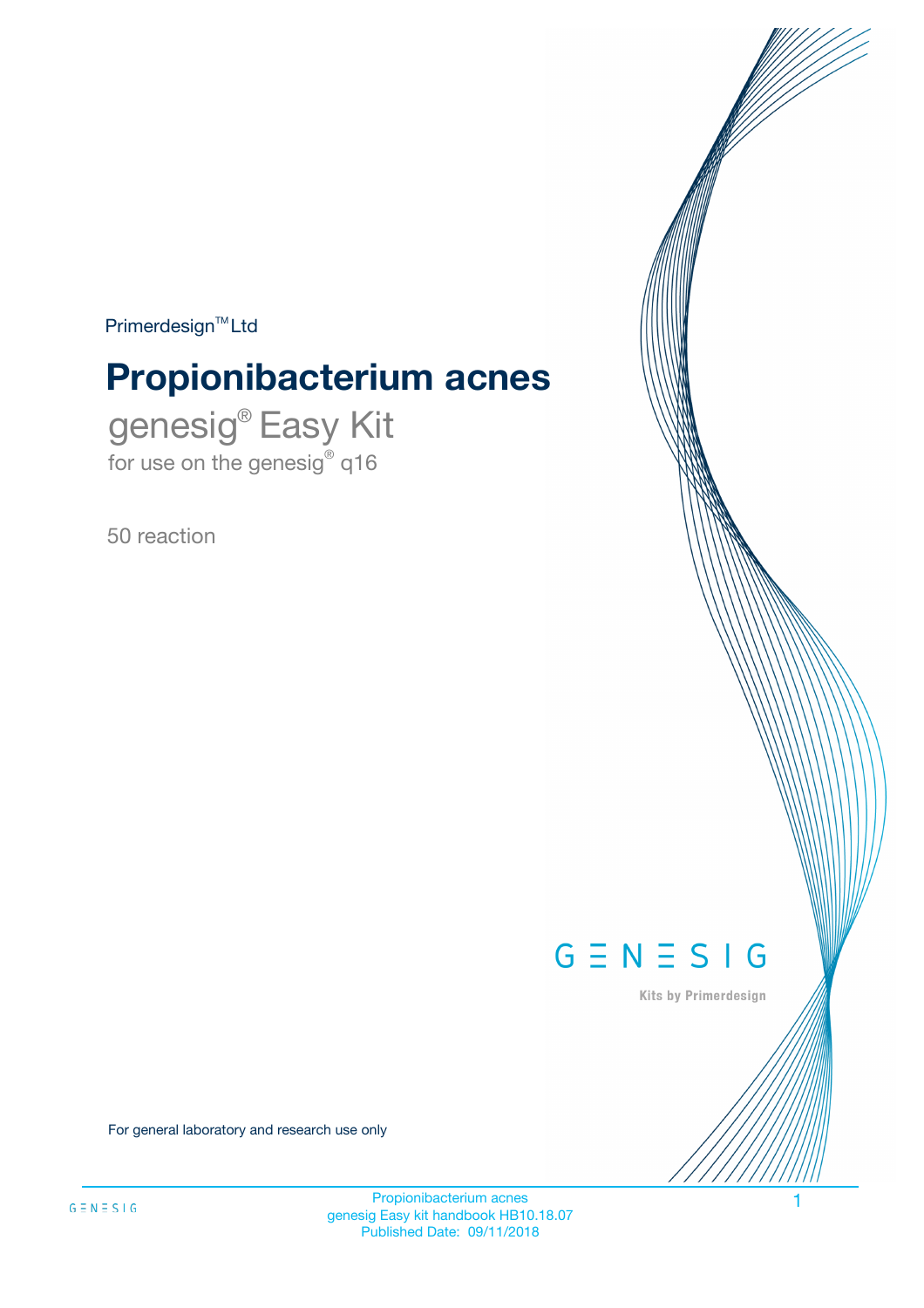# genesig® Easy: at a glance guide

#### **For each DNA test**

| Component              | <b>Volume</b>   | Lab-in-a-box pipette |  |
|------------------------|-----------------|----------------------|--|
| P.acnes reaction mix   | $10 \mu$        |                      |  |
| <b>Your DNA sample</b> | 10 <sub>µ</sub> |                      |  |

#### **For each positive control**

| Component                 | Volume          | Lab-in-a-box pipette |  |
|---------------------------|-----------------|----------------------|--|
| P.acnes reaction mix      | 10 µl           |                      |  |
| Positive control template | 10 <sub>µ</sub> |                      |  |

#### **For each negative control**

| Component            | Volume          | Lab-in-a-box pipette |  |
|----------------------|-----------------|----------------------|--|
| P.acnes reaction mix | 10 <sub>µ</sub> |                      |  |
| <b>Water</b>         | 10 <sub>µ</sub> |                      |  |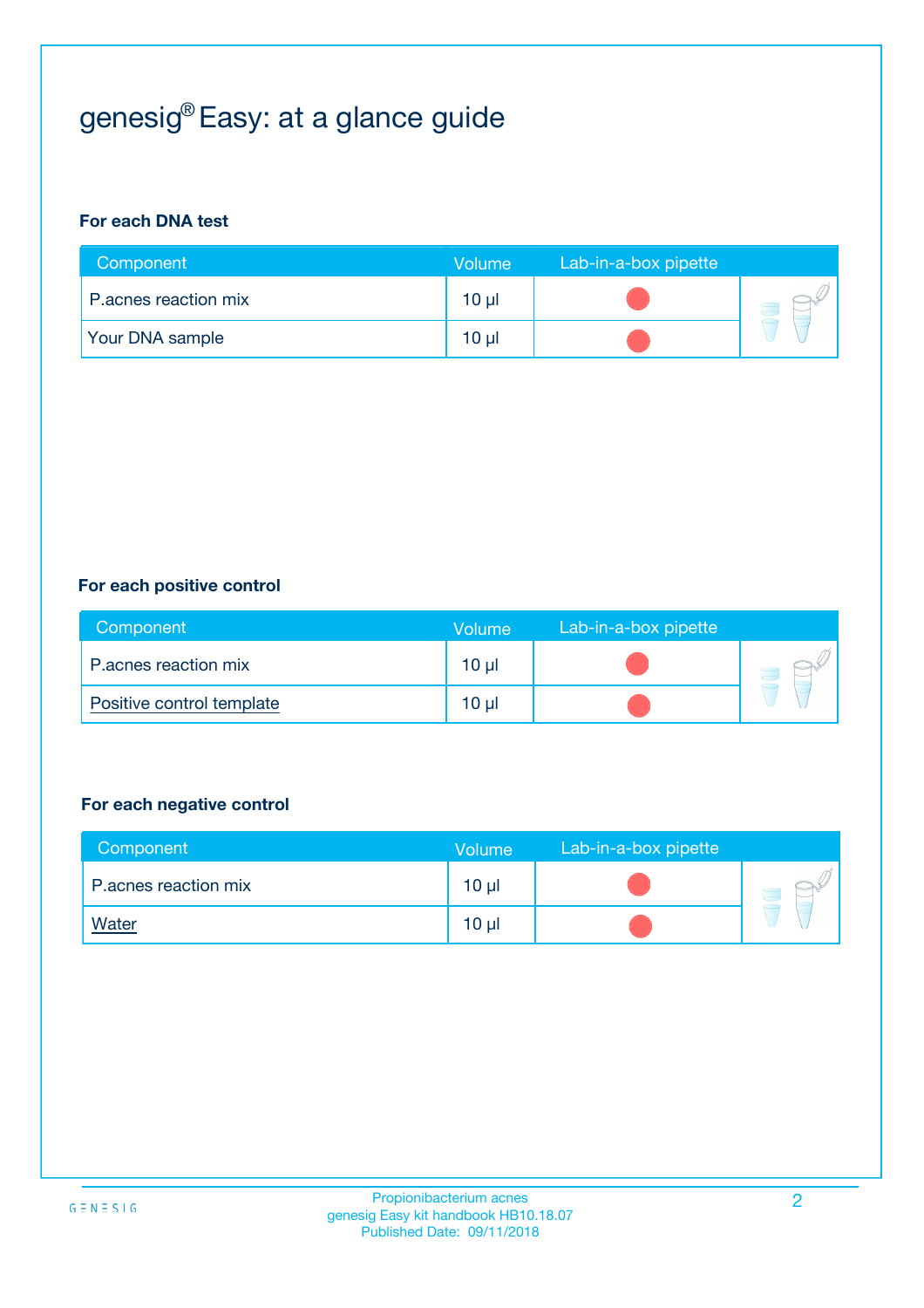# Kit Contents



# Reagents and equipment to be supplied by the user

#### **genesig® q16 instrument**

#### **genesig® Easy Extraction Kit**

This kit is designed to work well with all processes that yield high quality RNA and DNA but the genesig Easy extraction method is recommended for ease of use.

#### **genesig® Lab-In-A-Box**

The genesig Lab-In-A-Box contains all of the pipettes, tips and racks that you will need to use a genesig Easy kit. Alternatively if you already have these components and equipment these can be used instead.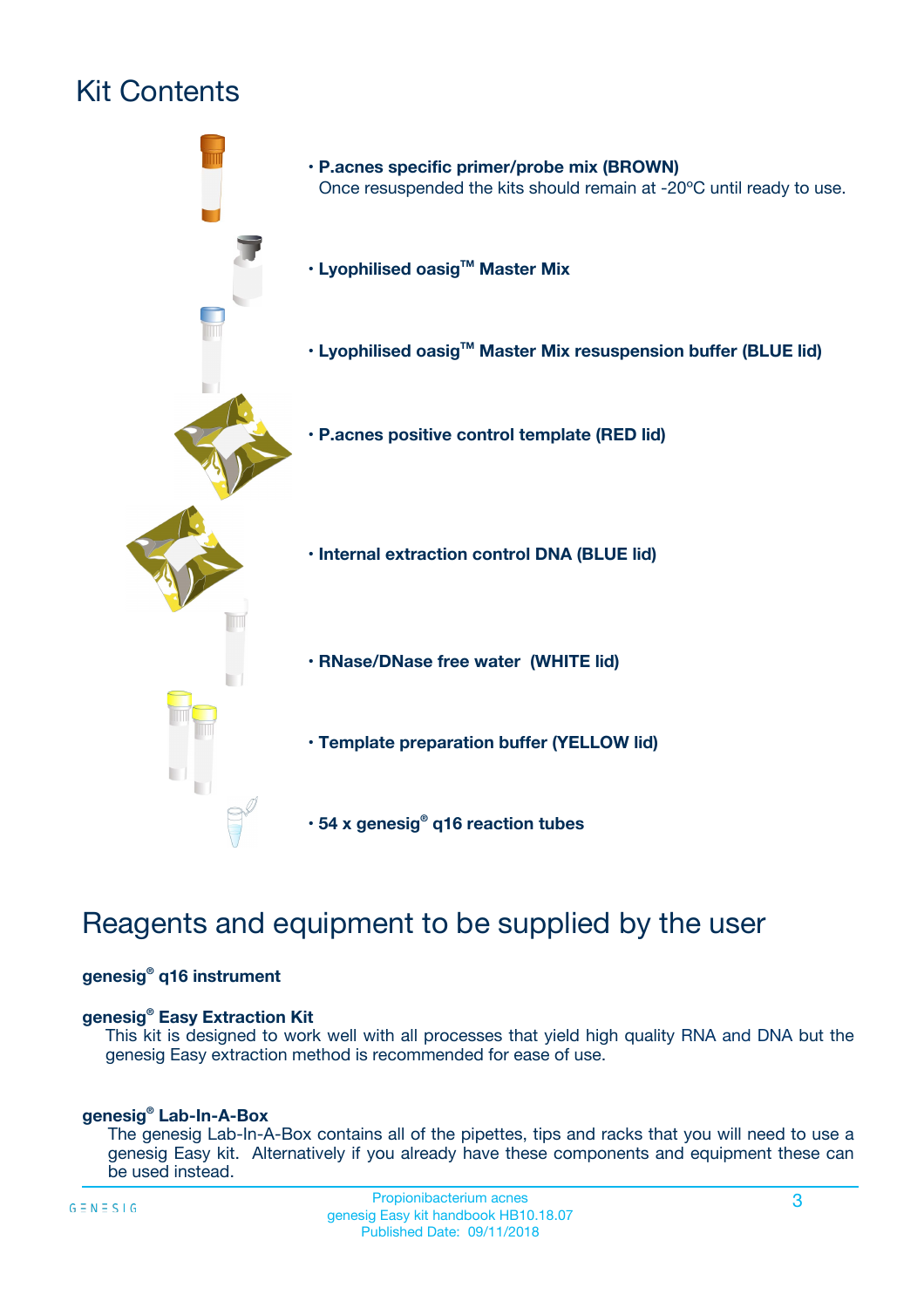# Step-by-step guide

### 1. Create your reaction mix



Use the blue pipette to transfer 500µl**\*** of the oasig Master Mix resuspension buffer into the tube of lyophilised oasig Master Mix and mix well by gently swirling. Then transfer all of that master mix into the brown tube labelled P.acnes primers/probe.

**\***Transfering 525µl of the oasig Master Mix resuspension buffer to your oasig Master Mix (instead of the 500µl recommended above) will enable you to take full advantage of the 50 reactions by accounting for volume losses during pipetting. In order to do so with the genesig Easy fixed volume pipettes use 1x blue, 2x red and 1x grey pipettes to make the total volume. Please be assured that this will not adversely affect the efficiency of the test.

Cap and shake tube to mix. A thorough shake is essential to ensure that all components are resuspended. **Failure to mix well can produce poor kit performance.**

Leave to stand for 5 minutes. Now your reaction mix is ready to use.

Store the reaction mix in the freezer from hereon.

#### Top tip

- Ensure that the reaction mix is mixed thoroughly before each use by shaking.
- **•** Once resuspended do not expose genesig Easy kit to temperatures above -20°C for longer than 30 minutes at a time.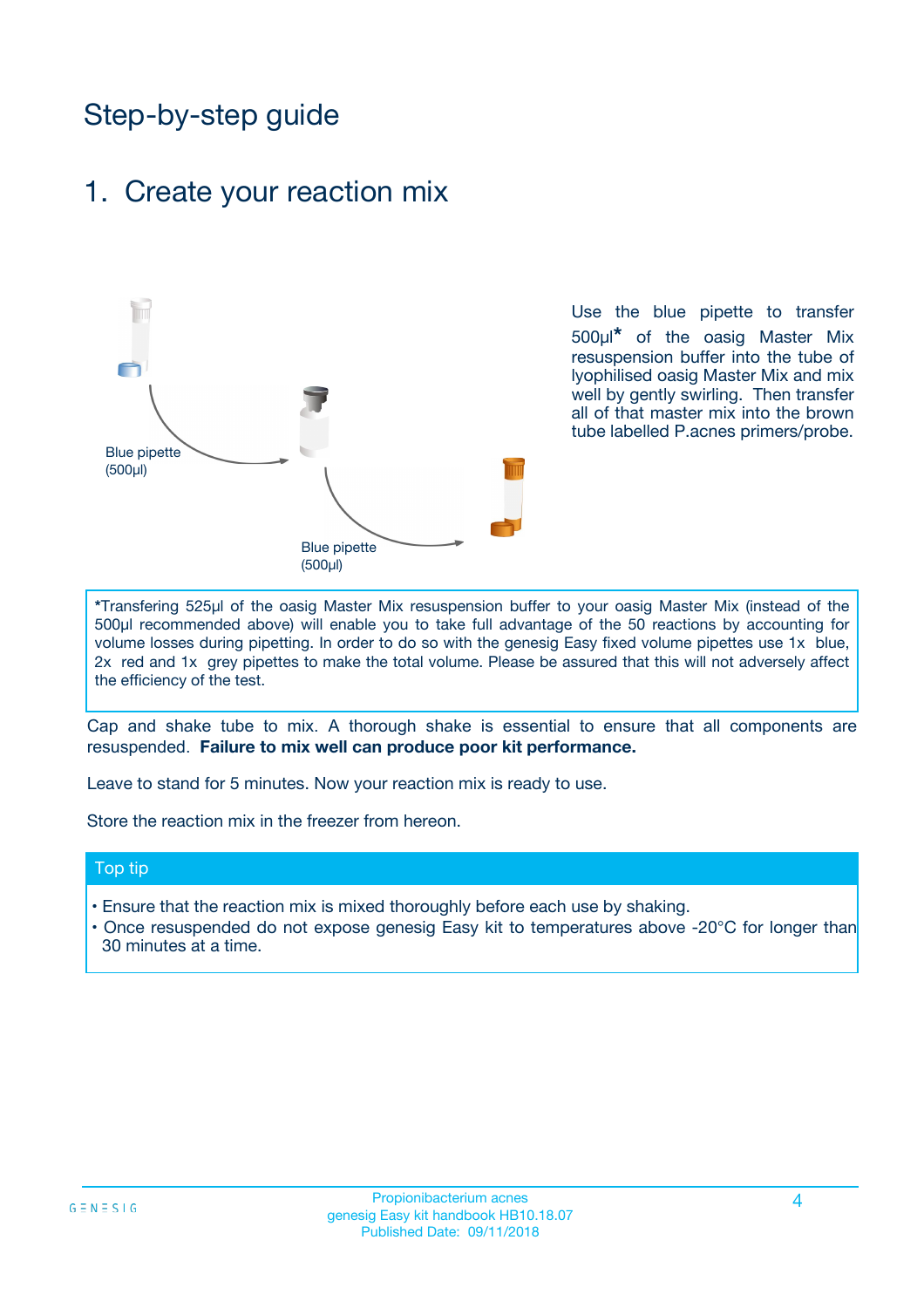# 2. Internal extraction control



Use the blue pipette to transfer 1000µl (2 x 500µl) of template preparation buffer into the Internal Extraction Control DNA tube. Cap and shake tube to mix.

Your kit contains Internal Extraction Control DNA. This is added to your biological sample at the beginning of the DNA extraction process. It is extracted along with the DNA from your target of interest. The q16 will detect the presence of this Internal Extraction Control DNA at the same time as your target. This is the ideal way to show that your DNA extraction process has been **successful.** 

#### **If you are using an alternative extraction kit:**

Use the red pipette to transfer 10µl of Internal Extraction Control DNA to your sample **after** the lysis buffer has been added then follow the rest of the extraction protocol.

#### **If you are using samples that have already been extracted:**

Use the grey pipette to transfer 5µl of Internal Extraction Control DNA to your extracted sample.

## 3. Add reaction mix to all reaction tubes



For every reaction to be run, use the red pipette to add 10µl of your P.acnes reaction mix to every tube.

#### Top tip

- Always pipette the reaction mix directly into the bottom of the tube.
- You can label the tube lids to aid your reaction setup but avoid labelling tube sides.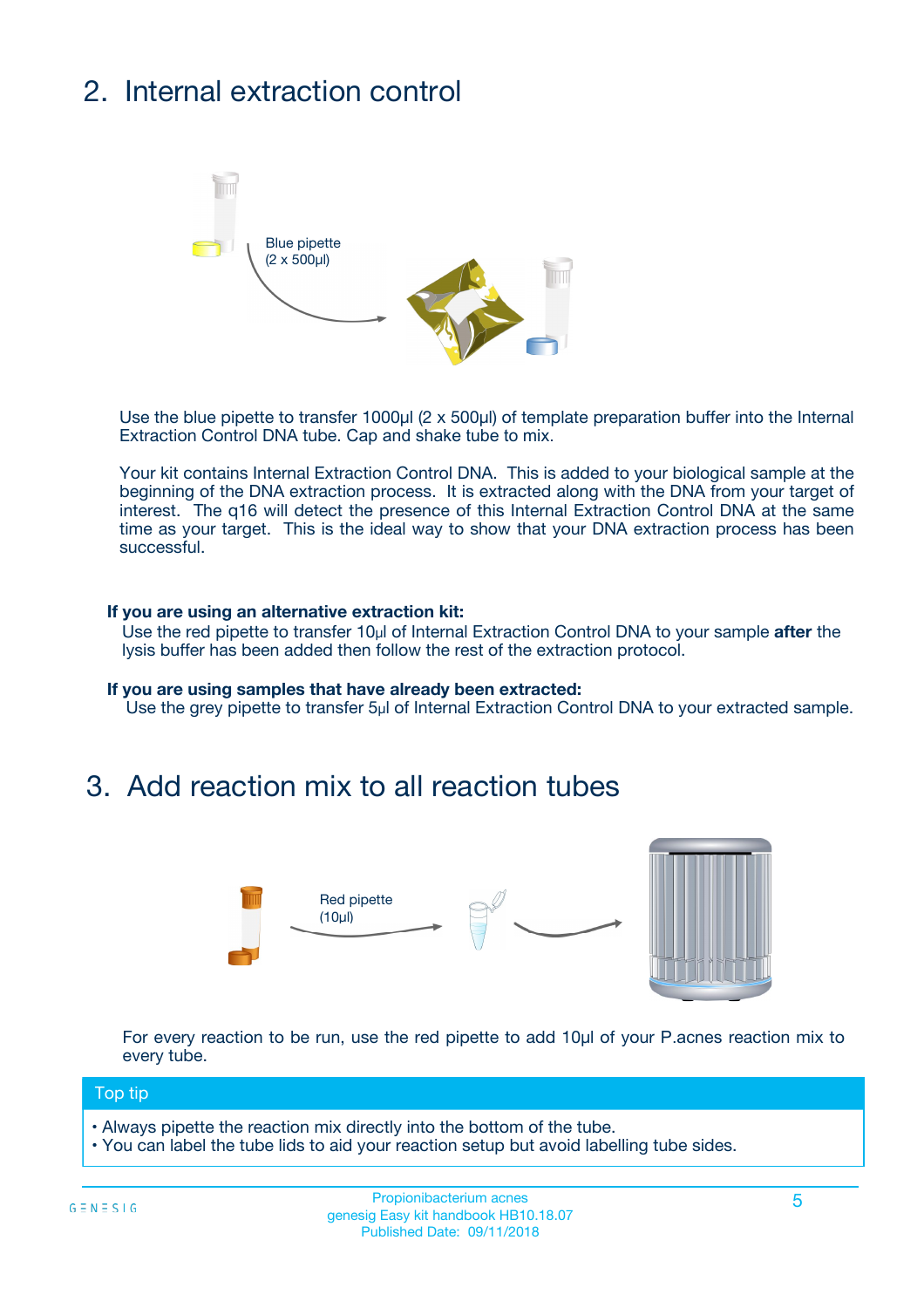## 4. Negative control



For each test you will require a negative control. Instead of DNA, water is used. This sample should typically prove negative thus proving that all of your positive samples really are positive.

To create a negative control reaction simply use the red pipette to add 10µl of the water to the required reaction tubes. Close these tubes after adding the water.

Because some genesig kit targets are common in the environment you may occasionally see a "late" signal in the negative control. The q16 software will take this into account accordingly.

#### Top tip

**•** Always add the water to the side of the tube to reduce the introduction of bubbles.

### 5. Set up a test



For each sample you wish to analyse, use the red pipette to add 10µl of your DNA sample to the required reaction tubes. Close these tubes after adding the sample. Always change pipette tips between samples.

#### Top tip

**•** Always add the DNA sample to the side of the tube to reduce the introduction of bubbles.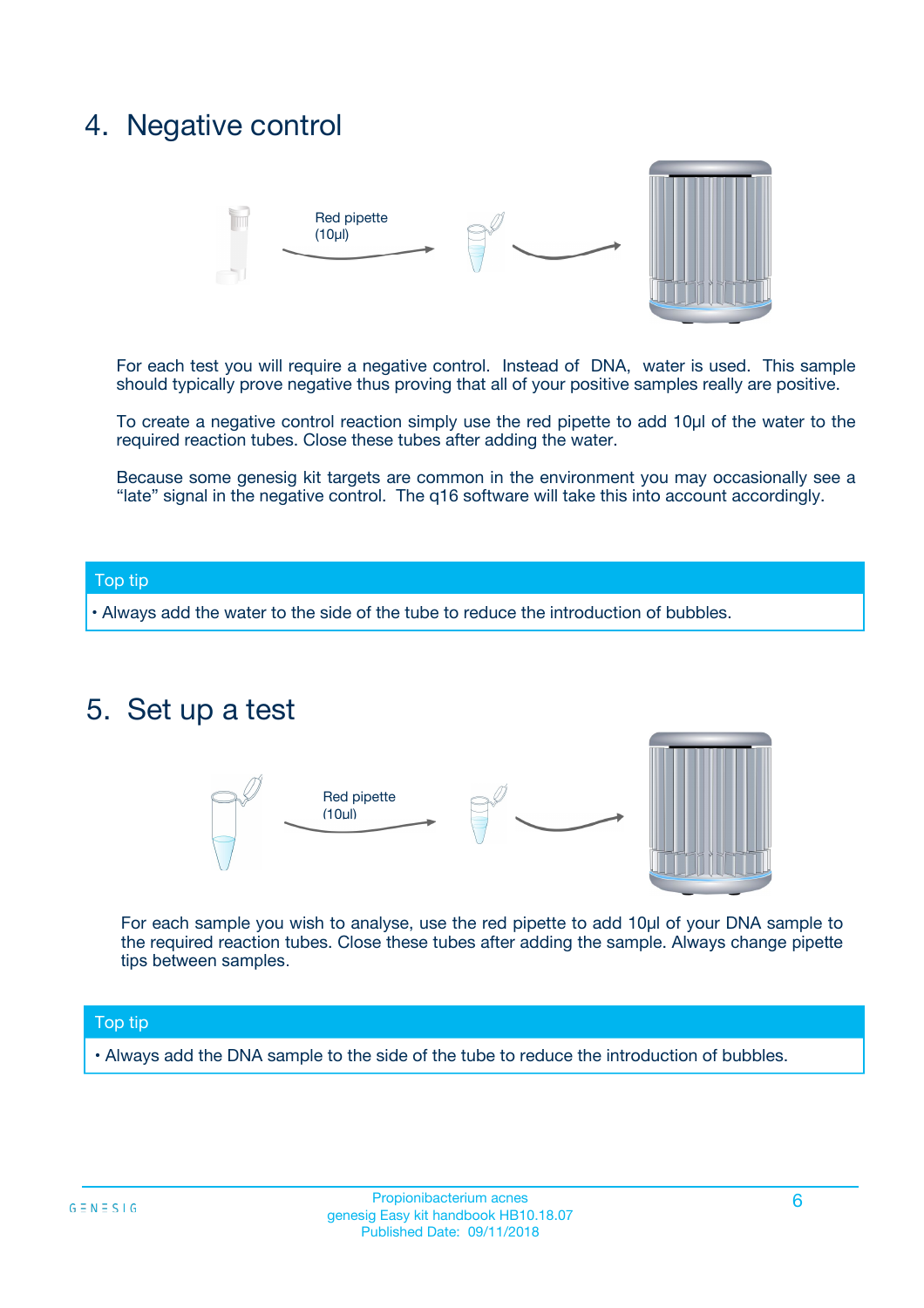## 6. Positive control



Use the blue pipette to transfer 1000µl (2 x 500µl) of template preparation buffer into the positive control template tube. Cap and shake tube to mix.

Each time you run a test you will require a positive control. This is a small portion of DNA from your target of interest. It serves two purposes:

1. It will always test positive so it shows that everything is working as it should be.

2. The q16 software knows how much DNA is present in the positive control. So it can automatically compare your sample of interest with the positive control to calculate the amount of target DNA in your sample.

To create a positive control reaction, simply use 10µl of the positive control instead of your DNA sample.



Take great care when setting up your positive control. The positive control template has the potential to give you a false positive signal in your other samples. Set positive controls up last after all other sample tubes are closed. Always change pipette tips between samples. You may even choose to set up positive controls in a separate room.

#### Top tip

**•** Always add the positive control to the side of the tube to reduce the introduction of bubbles.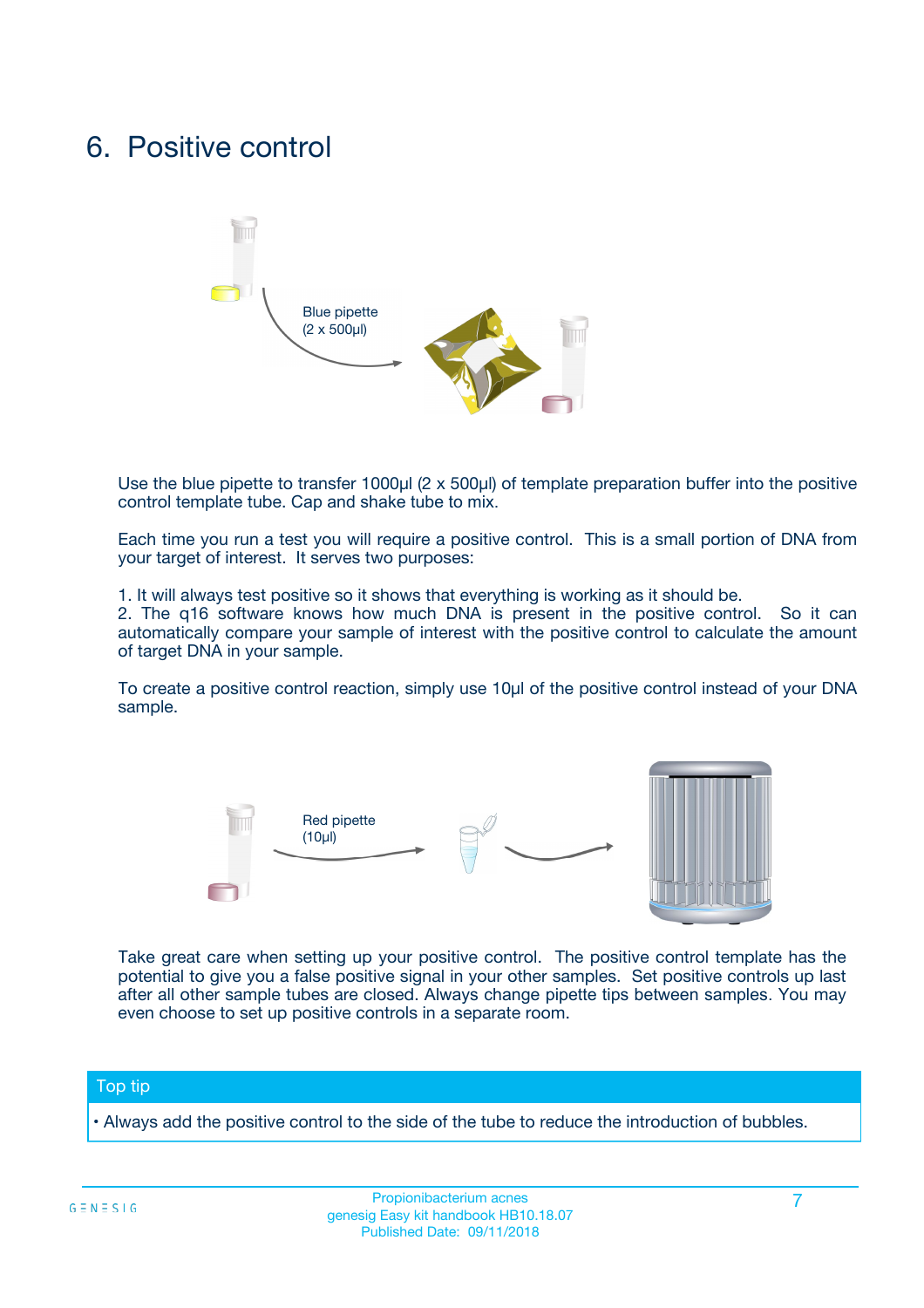# 7. Running the test

Place the tubes into the correct positions in your q16 as defined by the software, this may include positioning of empty tubes to ensure that the q16 lid is balanced. The run can then be started.

|                      | genesig q16 PCR software - 1.2                                               |                                |                              |                                          | $\begin{array}{c c c c} \hline \multicolumn{3}{c }{\textbf{0}} & \multicolumn{3}{c }{\textbf{0}} \end{array}$<br>$\Sigma\!3$ |
|----------------------|------------------------------------------------------------------------------|--------------------------------|------------------------------|------------------------------------------|------------------------------------------------------------------------------------------------------------------------------|
|                      | $\vert \cdot \vert$<br><b>Open Experiments:</b><br>Unsaved (New Experiment 2 | Open<br>Save<br>$\sqrt{9}$ New | Save As                      | <b>C</b> Close<br><b>X</b> Configuration | $G \equiv N \equiv S \mid G$                                                                                                 |
| <b>Stages:</b>       | Setup<br><b>Results</b>                                                      |                                |                              |                                          |                                                                                                                              |
| <b>Notes</b>         |                                                                              | <b>Samples</b>                 |                              | <b>Tests</b>                             |                                                                                                                              |
|                      | <b>Name and Details</b>                                                      | Color<br>Name                  | Note                         | Color<br>Name                            | Note                                                                                                                         |
|                      | New Experiment 2017-10-26 11:06                                              | Sample 1                       | ÷                            | Test 1                                   | ÷                                                                                                                            |
|                      | Kit type: genesig® Easy Target Detection kit                                 | Sample 2                       |                              |                                          |                                                                                                                              |
|                      | Instrument Id.:                                                              | Sample 3                       | $\qquad \qquad \blacksquare$ |                                          | $\qquad \qquad \blacksquare$                                                                                                 |
|                      | <b>Run Completion Time:</b>                                                  | Sample 4                       |                              |                                          |                                                                                                                              |
| <b>Notes</b>         | <b>A</b><br>v                                                                | Sample 5                       | $\triangle$<br>$\oplus$      |                                          | 4<br>₩                                                                                                                       |
| <b>Well Contents</b> |                                                                              |                                |                              | Run                                      |                                                                                                                              |
| Pos.                 | Test                                                                         | Sample                         |                              | <b>Run Status</b>                        |                                                                                                                              |
| $\overline{1}$       | Test 1                                                                       | <b>Negative Control</b>        | $\blacktriangle$             |                                          |                                                                                                                              |
| $\overline{2}$       | Test 1                                                                       | <b>Positive Control</b>        |                              |                                          |                                                                                                                              |
| 3                    | Test 1                                                                       | Sample 1                       |                              | Show full log                            |                                                                                                                              |
| $\overline{4}$       | Test 1                                                                       | Sample 2                       |                              |                                          |                                                                                                                              |
| 5                    | Test 1                                                                       | Sample 3                       |                              | <b>Run Control</b>                       |                                                                                                                              |
| 6                    | Test 1                                                                       | Sample 4                       |                              |                                          |                                                                                                                              |
| $\overline{7}$       | Test 1                                                                       | Sample 5                       |                              |                                          |                                                                                                                              |
| -8                   |                                                                              |                                |                              | Abort Run                                | $\triangleright$ Start Run                                                                                                   |
|                      | <b>JOB FURTY TURE TO BULLMAR LIB</b>                                         |                                | $\overline{\mathbf{v}}$      |                                          |                                                                                                                              |

#### Top tip

- Before loading tubes into the q16, check for bubbles! Flick the bottom of the tubes to remove any bubbles that may have formed during the test setup.
- Apply centrifugal force with a sharp wrist action to ensure all solution is at the bottom of the reaction tube.
- When repeating a test you can use a previous file as a template by clicking 'open' then selecting File name > Files of Type > Experiment file as template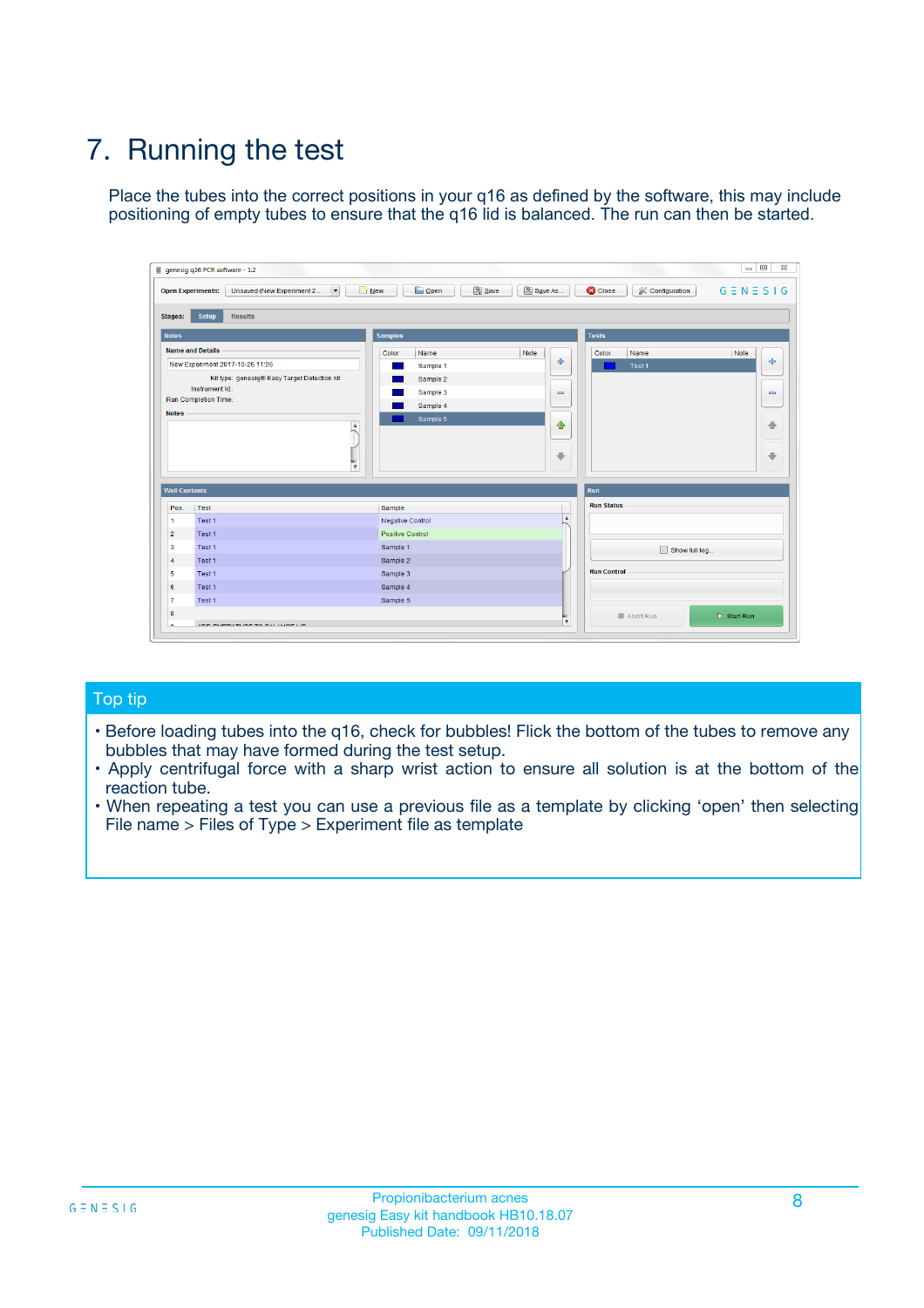## What do my results mean?

Analysis of your data is carried out automatically by the genesig q16. The following information is designed to help you fully understand a result or to troubleshoot:

### "Positive"

#### **Explanation**

Your sample has produced a positive result. Your target of interest is present and you can use the reported quantity.

"Negative"

#### **Explanation**

Your sample has produced a negative result. The target is not present in your sample.

### "Test contaminated"

#### **Explanation**

The Negative Control should be completely free of any DNA. If you see this error message it means that at some point during the setup, the Negative Control has been contaminated with DNA and has given a positive signal. This contamination has invalidated the test. The Positive Control and your test samples are both possible sources of contaminating DNA. The genesig q16 reaction tubes from previous runs will also contain very high amounts of DNA so it is important that these are carefully disposed of after the run is completed and NEVER OPENED. It may be the case that your kits have become contaminated which will lead to the same problem occurring repeatedly.

#### **Solutions**

1. Clean your working area using a commercial DNA remover solution to ensure the area is DNA free at the start of your run and re-run the test

2. If the problem persists then the kit has become contaminated and it will have to be discarded and replaced with a new kit. When you open the new kit, run a simple test to show that changing the kit has solved the problem. Prepare a test which includes only the Positive Control, the Negative Control and one 'mock sample'. For the 'mock sample' add water instead of any sample DNA. The result for the Negative Control and the mock sample should be negative indicating that contamination is no longer present.

#### **Preventive action**

An ideal lab set-up has a 'Clean area' where the test reagents are prepared and a 'sample area' where DNA samples and the Positive Control template are handled. The best workflow involves setting up all the test components (excluding the positive control template) in the clean area and then moving the tests to the sample area for sample and Positive Control addition. If this method is followed then the kit components are always kept away from possible sources of contamination. For extra security the Negative Control can be completely prepared and sealed in the clean area. All work areas should be decontaminated regularly with DNA remover.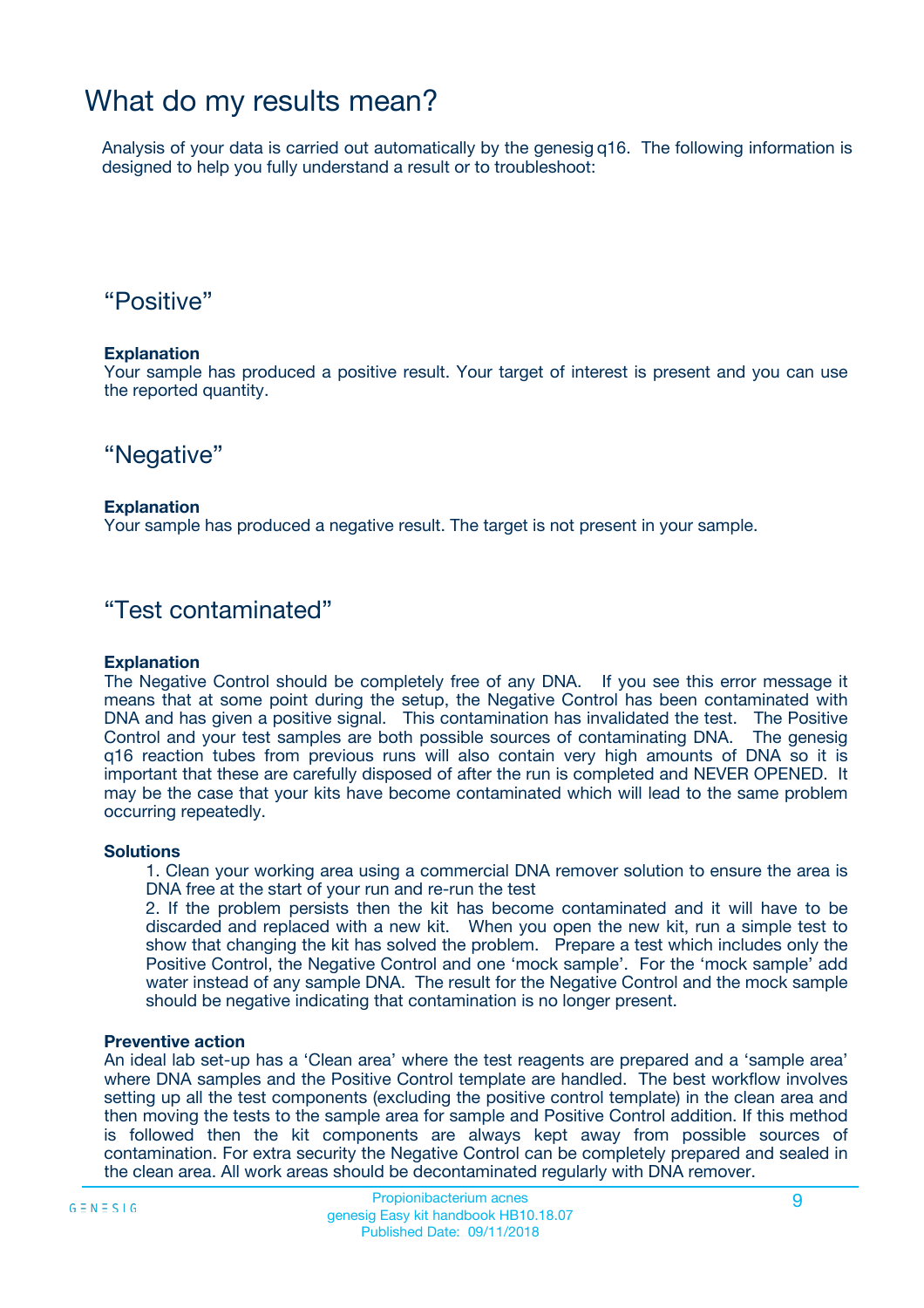### "Sample preparation failed"

#### **Explanation**

The test has failed because the quality of the sample was not high enough. The Internal Extraction Control component identifies whether the sample has been prepared correctly and is of suitable quality. This error message means that this quality control test has failed and the sample quality is not high enough for analysis.

#### **Solutions**

1. Check the sample preparation protocol for any user errors then repeat.

2. Poor quality samples can result from overloading the sample preparation protocol with too much starting material. Try reducing the amount of starting material then repeat.

3. Failing to add the Internal extraction Control DNA to your sample during the sample preparation protocol can also lead to a reported result of "sample preparation failed". Ensure that this step has not been overlooked or forgotten. If your samples are derived from an archive store or from a process separate from your genesig Easy extraction kit; you must add 5µl of Internal Extraction Control DNA into each 0.5ml of your sample to make it suitable for use on the q16.

### "Positive result, poor quality sample"

#### **Explanation**

The test is positive so if you are only interested in obtaining a 'present or absent' answer for your sample then your result is reliable. However, the test contains an Internal Extraction Control component that identifies if the sample is of high quality. This quality control test has failed and the sample is not therefore of high enough quality to accurately calculate the exact copy number of DNA present. If you require quantitative information for your sample then proceed with the solutions below.

#### **Solution**

For appropriate solutions, read the "Sample preparation failed" section of this handbook.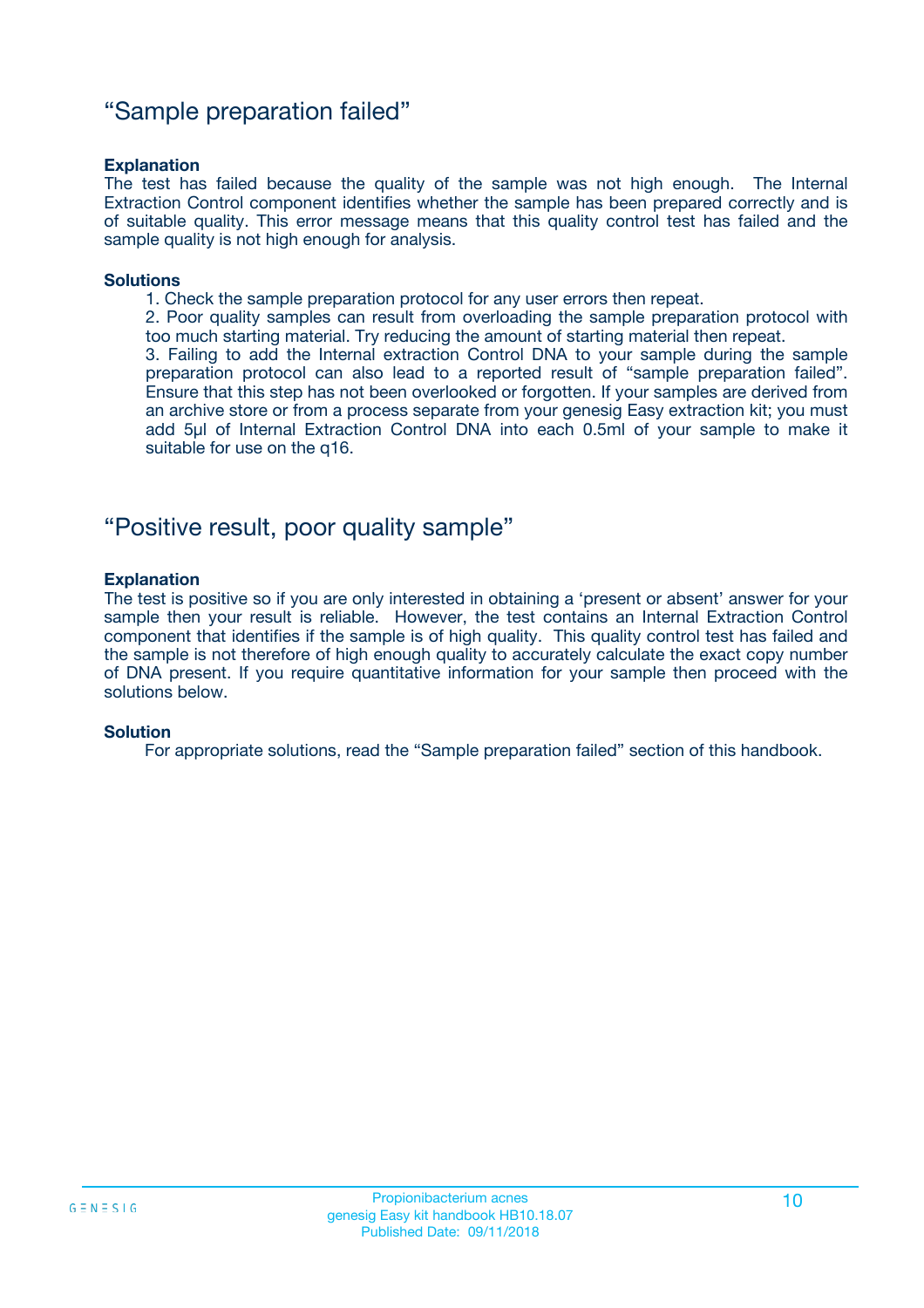### "Test failed"

#### **Explanation**

The test has failed because the Positive Control has not worked. The Positive Control is present to show that all aspects of the test are working correctly together. When this control test fails, the test as a whole is invalidated. This finding indicates that a problem has occurred in the reaction set-up part of the experiment and has nothing to do with sample preparation.

#### **Solutions**

- 1. Check the entire workflow and test set-up to look for any user errors, then repeat the test e.g. have the right colour pipettes and solutions been used with the correct tubes?
- 2. Ensure the positive and negative controls are inserted into the correct wells of your q16.

3. A component of the test may have 'gone off' due to handing errors, incorrect storage or exceeding the shelf life. When you open a new kit, run a simple test to show that changing the kit has solved the problem. Prepare a test which includes only the Positive Control, the Negative Control and one 'mock sample'. For the 'mock sample' add internal control template instead of any sample DNA. If the Positive Control works, the mock sample will now be called as a negative result.

### "Test failed and is contaminated"

#### **Explanation**

The Positive Control is indicating test failure, and the Negative Control is indicating test contamination. Please read the "Test Failed" and "Test contamination" sections of this technical support handbook for a further explanation.

#### **Solution**

For appropriate solutions, read both the "Test failed" and "Test contaminated" sections of this handbook.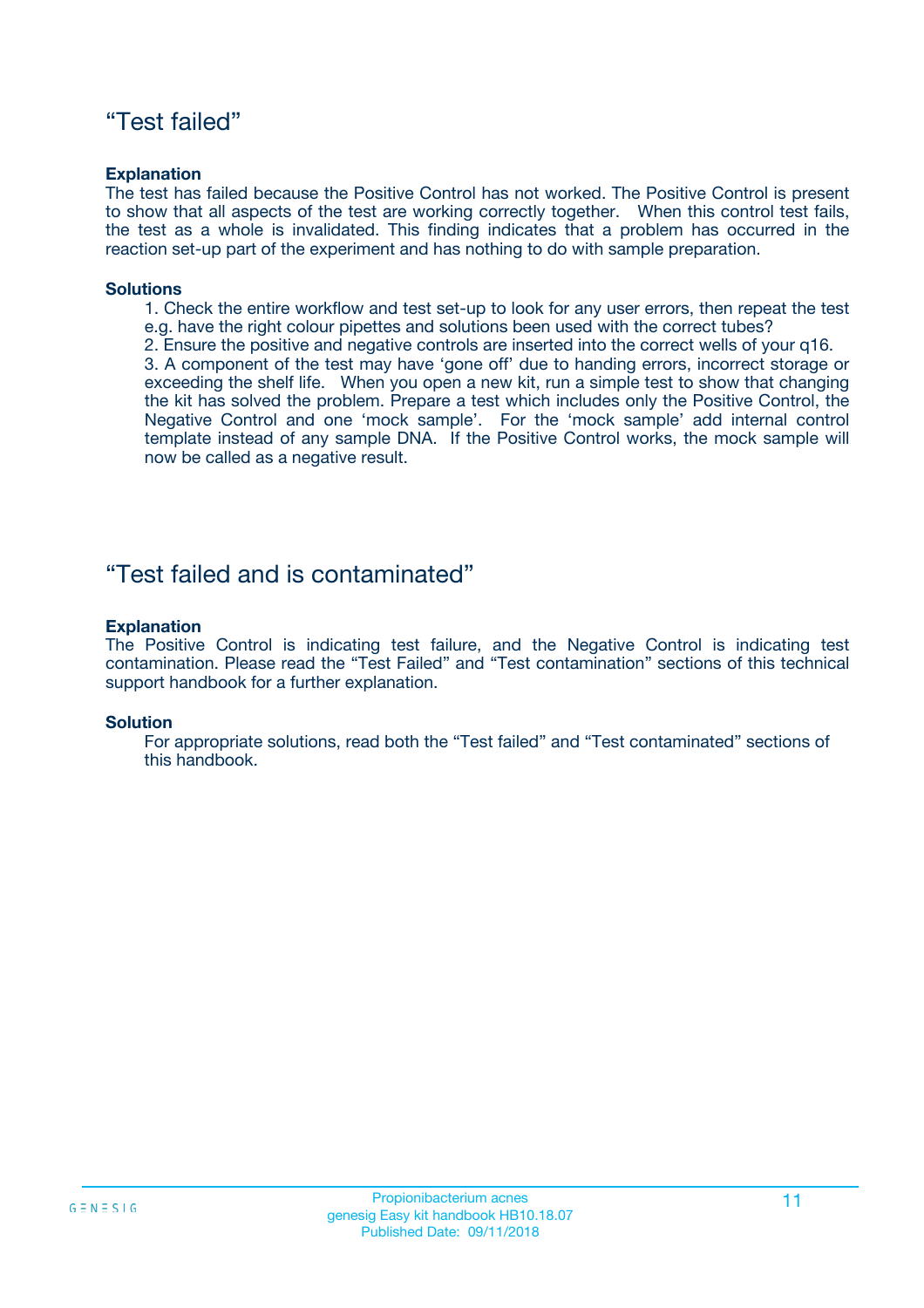## Propionibacterium acnes

Propionibacterium acnes is slow-growing, rod shaped, gram-positive bacterium. It is linkned to the skin condtion acne. It can also cause eyelid inflammation (blepharitis) and interior eye inflammation (endophthalmitis). Rarely, it infects heart valves leading to endocarditis. It is named after its ability to generate propionic acid.

 The entire genome sequence of this Gram-positive bacterium is 2,560Kbp in length and encodes approx. 2,333 putative genes including many which can generate enzymes for degrading skin and proteins that may activate the immune system. They can also destabilize the layers of cells that form the walls of the follicle and accordingly result in acne or folliculitis. The damage caused by P. acnes and the associated inflammation make the affected tissue more susceptible to colonization by opportunistic bacteria, such as Staphylococcus aureus.

P. acnes bacteria live deep within follicles and pores, away from the surface of the skin. In these follicles, P. acnes bacteria use sebum, cellular debris and metabolic byproducts from the surrounding skin tissue as their primary sources of energy and nutrients.

P. acnes bacteria treatable as they are susceptible to a wide range of antimicrobial molecules, from both pharmaceutical and natural sources. Antibiotics such as erythromycin, clindamycin, doxycycline and minocycline are commonly used to treat infections caused by P. acnes. Acne vulgaris is the disease most commonly associated with P. acnes infection.

Additionally P. acnes bacteria are susceptible to many types of antimicrobial chemicals found<br>in over-the-counter antibacterial products, including benzoyl peroxide, triclosan, PCMX, products, including benzoyl peroxide, triclosan,PCMX, and chlorhexidine gluconate.

P. acnes can be diagnosed by exposing to specific wavelengths of UV light causing it to fluoresce, however there are many other skin conditions which can result in fluorescence and so definitive diagnosis can only be made by culturing or via Nucleic Acid Testing. Rapid real-time PCR can determine if the bacteria is present or not in under 3 hours.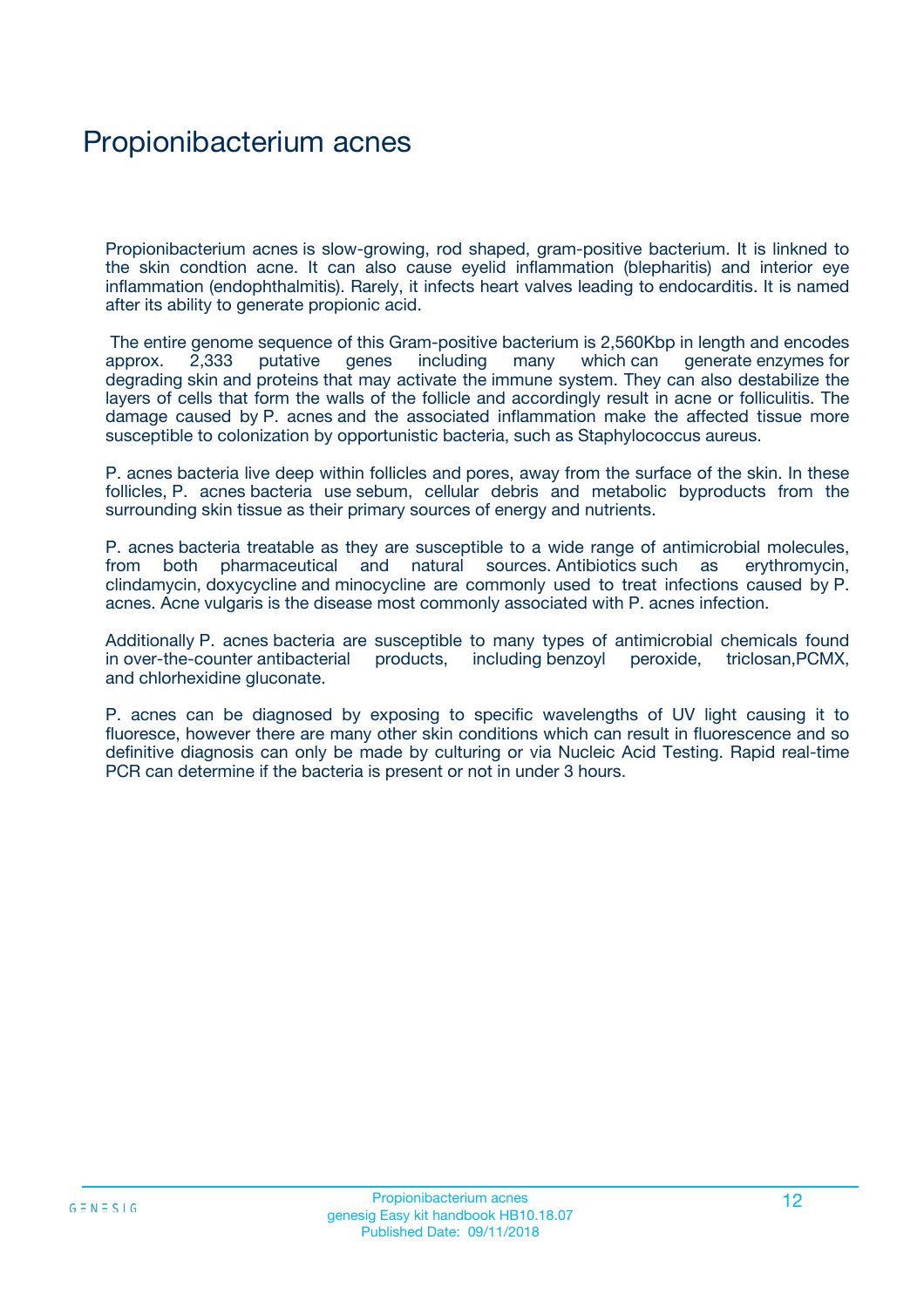# **Specificity**

The Primerdesign genesig Kit for Propionibacterium acnes (P.acnes) genomes is designed for the in vitro quantification of P.acnes genomes. The kit is designed to have a broad detection profile. Specifically, the primers represent 100% homology with over 95% of the NCBI database reference sequences available at the time of design.

The dynamics of genetic variation means that new sequence information may become available after the initial design. Primerdesign periodically reviews the detection profiles of our kits and when required releases new versions.

If you require further information, or have a specific question about the detection profile of this kit then please send an e.mail to enquiry@primerdesign.co.uk and our bioinformatics team will answer your question.